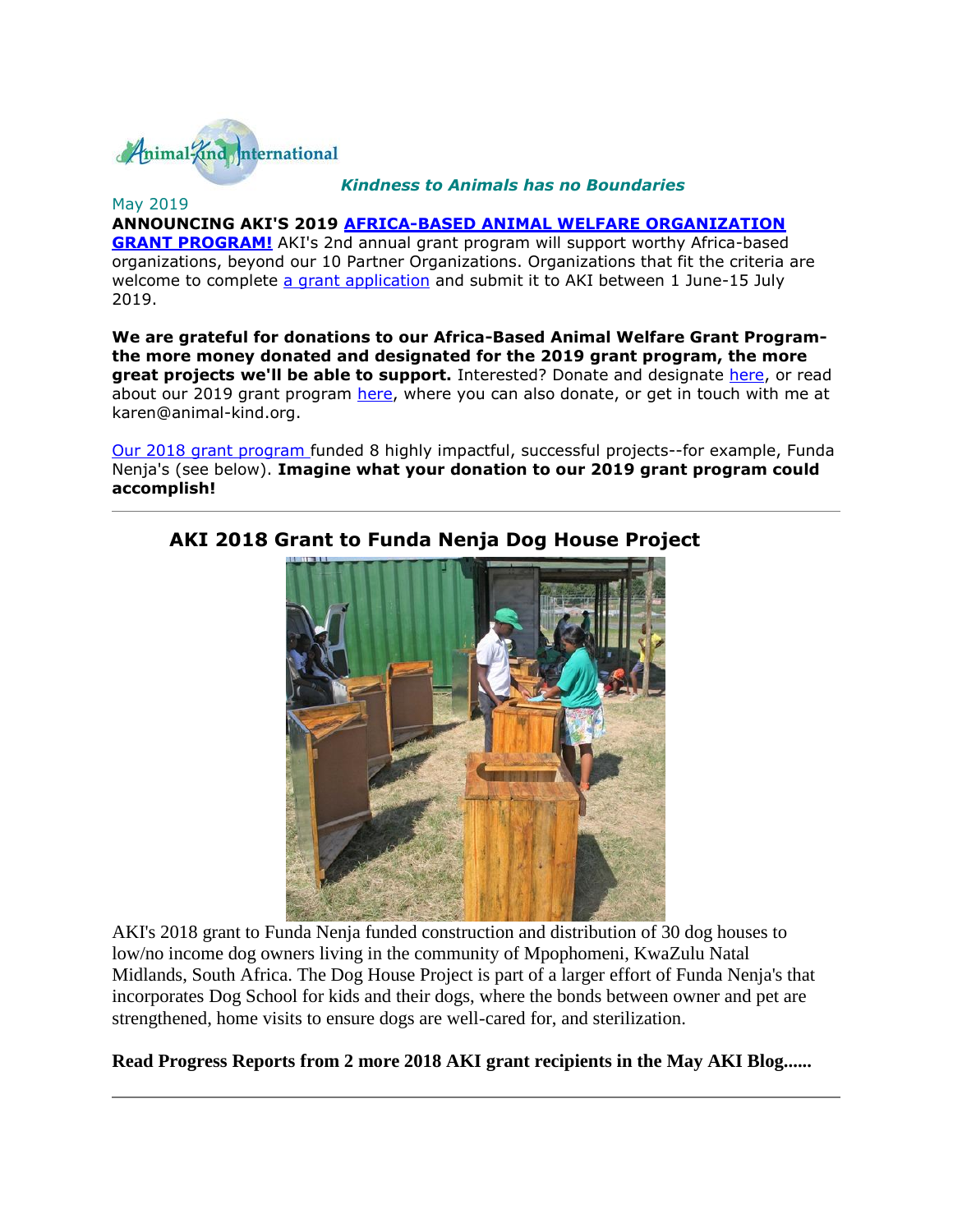### **[The AKI Blog-May](http://cts.vresp.com/c/?AnimalKindInternatio/4d8e90f6d6/2a79448197/49376d6c1d)**

Through the AKI Blog, we keep you updated about how donations to AKI are used. This month we have 3 new AKI Blog posts:

- **[TAWESO Donkey Outreach Clinic, Lake](http://cts.vresp.com/c/?AnimalKindInternatio/4d8e90f6d6/2a79448197/49ddc41514)  [Zone, Tanzania](http://cts.vresp.com/c/?AnimalKindInternatio/4d8e90f6d6/2a79448197/49ddc41514)** by Thomas Kahema: about TAWESO's week-long clinic held around Lake Victoria in April.
- **[Save Animals \(Democratic Republic of](http://cts.vresp.com/c/?AnimalKindInternatio/4d8e90f6d6/2a79448197/c68401cedc)  [Congo\) Reflects on the AKI Grant &](http://cts.vresp.com/c/?AnimalKindInternatio/4d8e90f6d6/2a79448197/c68401cedc)  [Sums Up Achievements](http://cts.vresp.com/c/?AnimalKindInternatio/4d8e90f6d6/2a79448197/c68401cedc)** by Ekwa N'tende Dieumerci: about SA-DRC's dog walk through Kinshasa, rabies clinic, and press conference.



 **[SAWS-Somaliland's Mobile Vet Clinic reaches donkeys, camels, cows, and](http://cts.vresp.com/c/?AnimalKindInternatio/4d8e90f6d6/2a79448197/e566b3ab56)  [calves in need](http://cts.vresp.com/c/?AnimalKindInternatio/4d8e90f6d6/2a79448197/e566b3ab56)** by Hassan Aden: about the 6th SAWS mobile vet clinic funded by the AKI 2018 grant.

# **[READ THE AKI BLOG](http://cts.vresp.com/c/?AnimalKindInternatio/4d8e90f6d6/2a79448197/844b61ca54)**

## **AKI Partner Kingston Community Animal Welfare Saves Squat**

Just last week, when KCAW's Deborah was driving along Spanish town road in Kingston, Jamaica, she spotted a tiny pup rummaging in a rubbish heap. **Being the weakest of the many stray dogs in the area, by the time she had her chance, no food was left; the pup found only a mound of burnt tires and bottles. She looked desperate.**

Deborah pulled over and offered a tin of cat food, all that she had left after a full morning of street dog and cat feedings. It worked, the pup came



right over and began gobbling it up. Deborah was able to pick her up and put her in her car (picture above). **Squat, as Deborah named her, is now at Deborah's KCAW kennels**, where she is quickly gaining strength and has settled in.

**Animal-Kind International donors provide the funds-about 95% of KCAW's costsfor KCAW to rescue, rehab, feed street animals, spay/neuter, and help poor people care for their pets. Deborah can't do this without you: please consider donating to the only organization that helps Kingston's huge population of street cats and dogs:**

**[READ ABOUT THE KCAW-AKI PARTNERSHIP & DONATE FOR KCAW](http://cts.vresp.com/c/?AnimalKindInternatio/4d8e90f6d6/2a79448197/8260de82b2)**